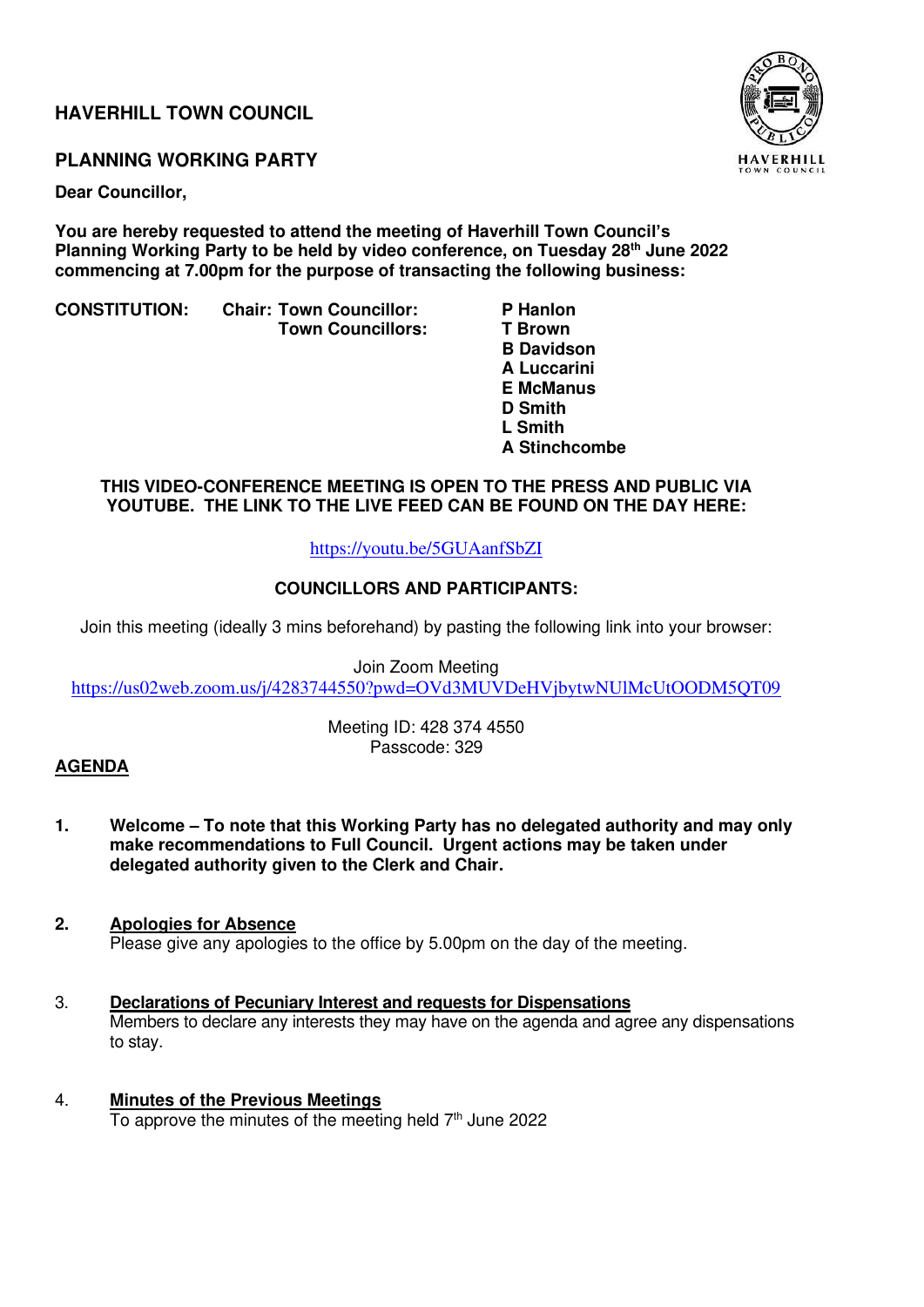## **5. Matters Arising from the Minutes**

To note action taken or outstanding from items in the minutes  $7<sup>th</sup>$  June 2022.

#### **6. Suffolk County Council Decision Notice**

 To note decision notice (attached) for Retrospective Permission for retention of temporary singular modular building.

#### **7. Notice of Appeal**

To note a Standard Appeal has been submitted for application DC/21/2523/FUL, should members wish to withdraw or modify our comments. The Town Council objected on grounds of overdevelopment, parking and amenity.

#### **8. Local Plan**

 For the working party to put together a comment from the Town Council for submission to the Local Plan consultation.

## **9. For Members of the Public to speak on Planning Matters other than applications before the Working Party**

 If you wish to speak, please make yourself known to the Clerk before the meeting commences.

#### **10. To Consider Planning Applications to West Suffolk Council**

 The Chairman will invite members of the public who wish to address the Working Party in relation to a planning application to speak ahead of the Working Party considering each application in turn.

#### **11. List A** *–* **approved by Chairman and Clerk under delegated powers List B** *–* **attached with agenda**

#### **12. Matters to Report**

To enable members to exchange any urgent planning matters.

# **13. Date of next Meeting**

12th July 2022

**14. Closure** 

Minie.

**Vicky Phillips Assistant Town Clerk Clearly Clearly Clerge Clearly 21st June 2022** 

**Copies of this and other Council agendas, and minutes, and supporting reports, are available to downlo***ad from the Council's website* **or on request from Haverhill Arts Centre**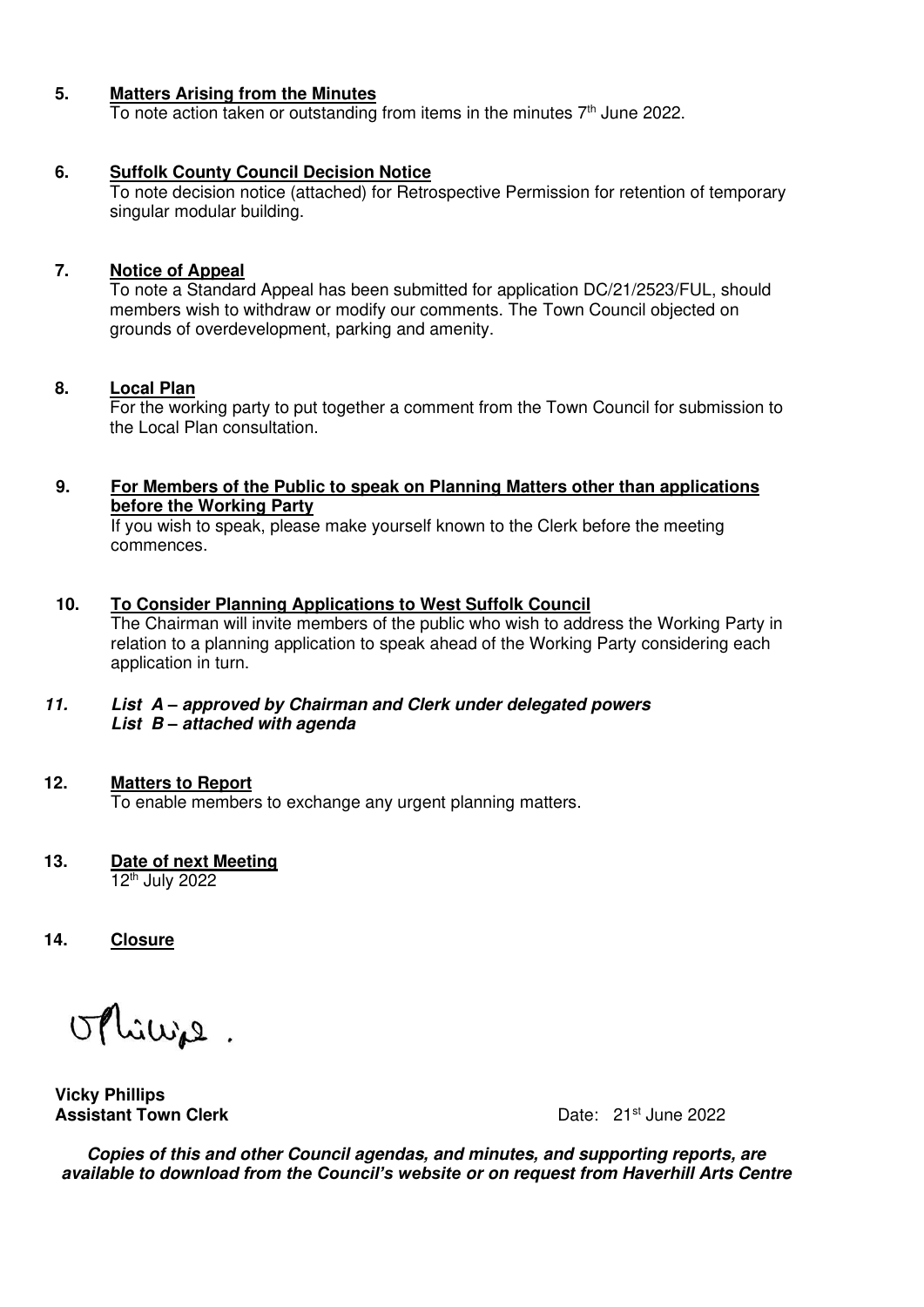## **List A – Approved by Chairman and Clerk under delegated powers**

|  | PLAN NO. | <b>PROPOSAL</b> | <b>LOCATION</b> | <b>TOWN COUNCIL DECISION</b> |
|--|----------|-----------------|-----------------|------------------------------|
|  |          |                 |                 |                              |

# **List B – To be considered at the Working Party Meeting**

|                                        |                | PLAN NO.       | <b>PROPOSAL</b>                                                                                                                                                                                                                                                                                                                                                                          | <b>LOCATION</b>                                                                         | TOWN COUNCIL DECISION |
|----------------------------------------|----------------|----------------|------------------------------------------------------------------------------------------------------------------------------------------------------------------------------------------------------------------------------------------------------------------------------------------------------------------------------------------------------------------------------------------|-----------------------------------------------------------------------------------------|-----------------------|
| 31.05.22<br><b>Expires</b><br>23.06.22 |                | DC/22/0882/HH  | Single storey rear extension (demolition of<br>existing store)<br>Mr and Mrs Andrew and Sharon Mayes                                                                                                                                                                                                                                                                                     | 5 Elm Close                                                                             |                       |
|                                        |                |                |                                                                                                                                                                                                                                                                                                                                                                                          |                                                                                         |                       |
| 31.05.22                               | $\overline{2}$ | 22/01217/REM   | Application for the approval of Reserved<br>Matters (in respect of Access, appearance,<br>landscaping, layout and scale) pursuant to<br>outline planning permission.<br>McDonald's Restaurant                                                                                                                                                                                            | Land at Haverhill<br><b>Business Park,</b><br>Phoenix Road, Helions<br><b>Bumpstead</b> |                       |
|                                        |                |                |                                                                                                                                                                                                                                                                                                                                                                                          |                                                                                         |                       |
| 10.06.22<br>Expires<br>01.07.22        | 3              | DC/22/0923/TPO | TPO 519 (2010) tree preservation order -<br>one Beech (indicated on plan and in area G1<br>on order) reduce longitudinal growth up to<br>two metres no exceeding 50mm diameter<br>cuts, selected north and west lateral<br>branches that exceed 3.5 metres from the<br>stem to be reduced to three metres, overall<br>crown thin by 20 percent.<br>Mr Jonathan Worden, Flagship Services | 45 Tudor Close                                                                          |                       |
|                                        |                |                |                                                                                                                                                                                                                                                                                                                                                                                          |                                                                                         |                       |
| 13.06.22<br>Expires<br>27.06.22        | $\overline{4}$ | DC/22/0637/HH  | <b>RE-CONSULTATION</b><br>a. porch b. rooflight to front elevation c.<br>dormer to rear elevation d. detached garage<br>to rear (following demolition of existing<br>garage) e. new conservation rooflight to front<br>elevation                                                                                                                                                         | 9 Recreation Road                                                                       |                       |